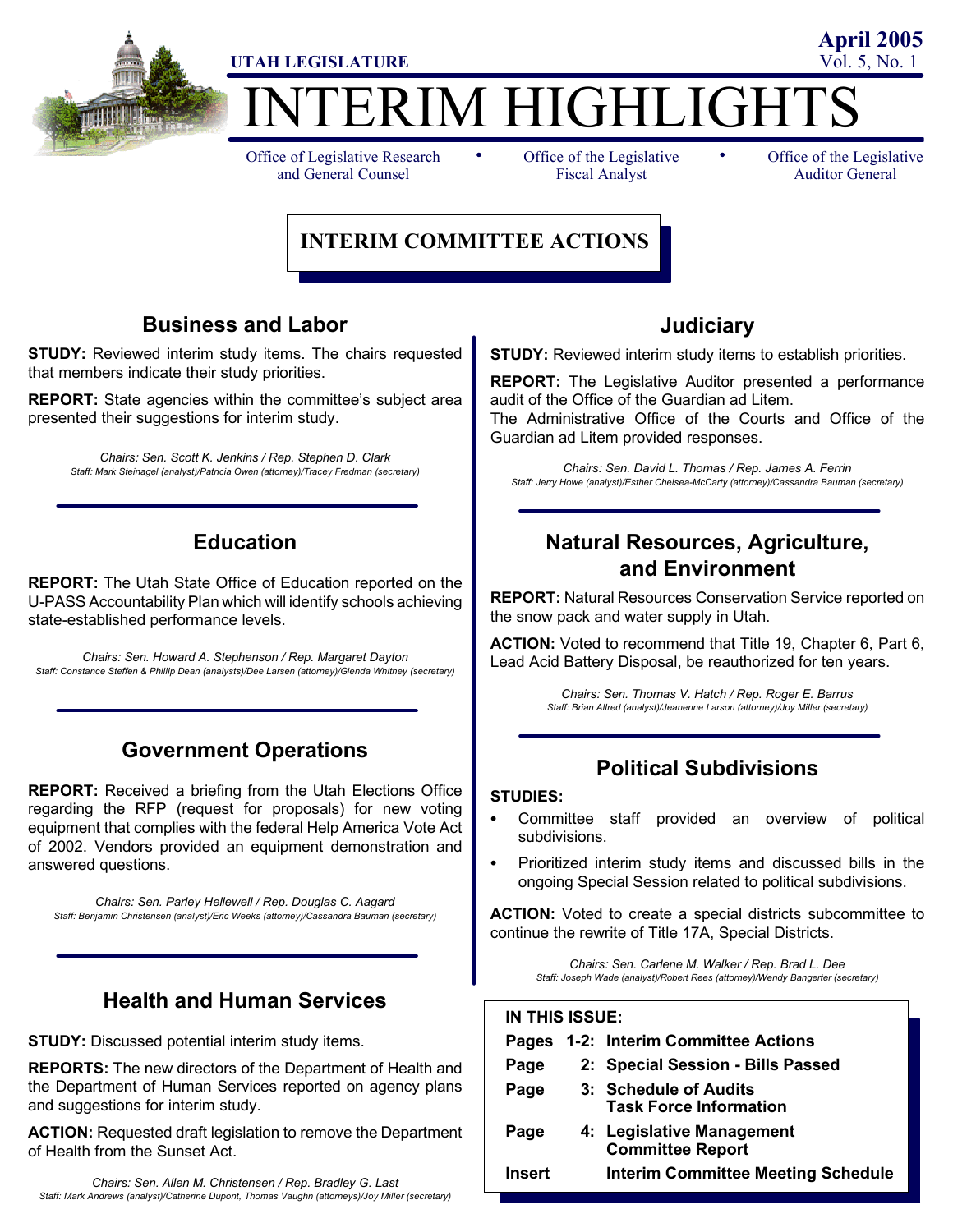# **Public Utilities and Technology**

### **REPORTS:**

- A representative of the Governor's Office discussed the establishment of a new energy director and an energy council, and the reassignment of the prior Utah Energy Office's duties to other state agencies.
- Public and private entities discussed the need for a Utah energy policy.
- Spring Canyon Energy presented information regarding a power facility project at Mona, Utah and the facility approval process.

*Chairs: Sen. Gregory S. Bell / Rep. Sheryl L. Allen Staff: Richard North (analyst)/Christopher Parker (attorney)/Phalin Flowers (secretary)*

### **Revenue and Taxation**

### **STUDIES:**

- Reviewed issues regarding the administration and compliance burden of the personal property tax.
- Reviewed the proposed working relationship between the committee and the Tax Reform Task Force.
- Reviewed potential interim study items.

### **REPORTS:**

- Committee staff reviewed enacted 2005 General Session legislation related to revenue and taxation.
- Reviewed studies and reports submitted to the committee as required by statute.
- Received a revenue update from the Utah State Tax Commission showing that General Fund and Uniform School Fund revenue collections and Transportation Fund collections are exceeding forecasts.

*Chairs: Sen. Curtis S. Bramble / Rep. Wayne A. Harper Staff: Bryant Howe & Phillip Dean (analysts)/Rebecca Rockwell (attorney)/Phalin Flowers (secretary)*

# **Transportation**

**STUDY:** Reviewed potential interim study items. The chairs requested that members indicate their priorities.

### **REPORTS:**

- The Department of Transportation (DOT) reported on the Centennial Highway Fund Program and the funding outlook for transportation needs.
- DOT explained the department's managed lanes study.
- DOT outlined the process to develop criteria for prioritizing new highway capacity projects.

*Chairs: Sen. Sheldon L. Killpack / Rep. Joseph G. Murray Staff: Mark Steinagel (analyst)/Shannon Halverson (attorney)/Tracey Fredman (secretary)*

# **Workforce Services & Community and Economic Development**

**REPORT:** The Governor's Economic Advisor reported on restructuring the Department of Community and Economic Development as the Governor's Office of Economic Development and the Department of Community and Culture.

**ACTION:** Voted to study an unemployment insurance option for hard-to-employ individuals offering employers three months' wage subsidy for employee training, to be offset by unemployment insurance savings.

> *Chairs: Sen. John W. Hickman / Rep. David N. Cox Staff: Art Hunsaker (analyst)/Jim Wilson (attorney)/Glenda Whitney (secretary)*

| H.B. 1001          | Implementing Federal Educational Programs                        | M. Dayton    |
|--------------------|------------------------------------------------------------------|--------------|
| H.B. 1002          | <b>Provider Contracting Amendments</b>                           | R. Lockhart  |
| H.B. 1003          | Civil Legal Aid for Victims of Domestic Violence                 | R. Romero    |
| H.B. 1004          | Disconnecting Territory from a Municipality                      | C. Frank     |
| H.B. 1006 1st Sub. | Changes in Task Force Membership                                 | J. Alexander |
| H.B. 1007          | Veterans' Nursing Home Authorization and Funding                 | D. G. Buxton |
| H.B. 1008          | <b>Transportation Investment Act</b>                             | R. Lockhart  |
| H.B. 1009          | <b>Executive Compensation</b>                                    | J. Alexander |
| H.B. 1010          | Uses of Money in Municipal-type Services Fund                    | M. Walker    |
| H.B. 1011          | <b>Funding for Convention Facilities</b>                         | D. Clark     |
| H.J.R. 101         | Joint Resolution Supporting Expansion of Correctional Facilities | D. Hogue     |
| S.B. 1001          | Amendments to Property Tax Public Notice and Hearing Provisions  | C. Bramble   |
| S.B. 1002 1st Sub. | Funding for Tourism                                              | S. Jenkins   |
| S.B. 1003          | Property Tax - County Service Areas                              | M. Waddoups  |
| S.B. 1004          | Drug Offender Reform Act - Pilot Program                         | S. Killpack  |

### **Bills Passed - 1st Special Session April 19-20, 2005**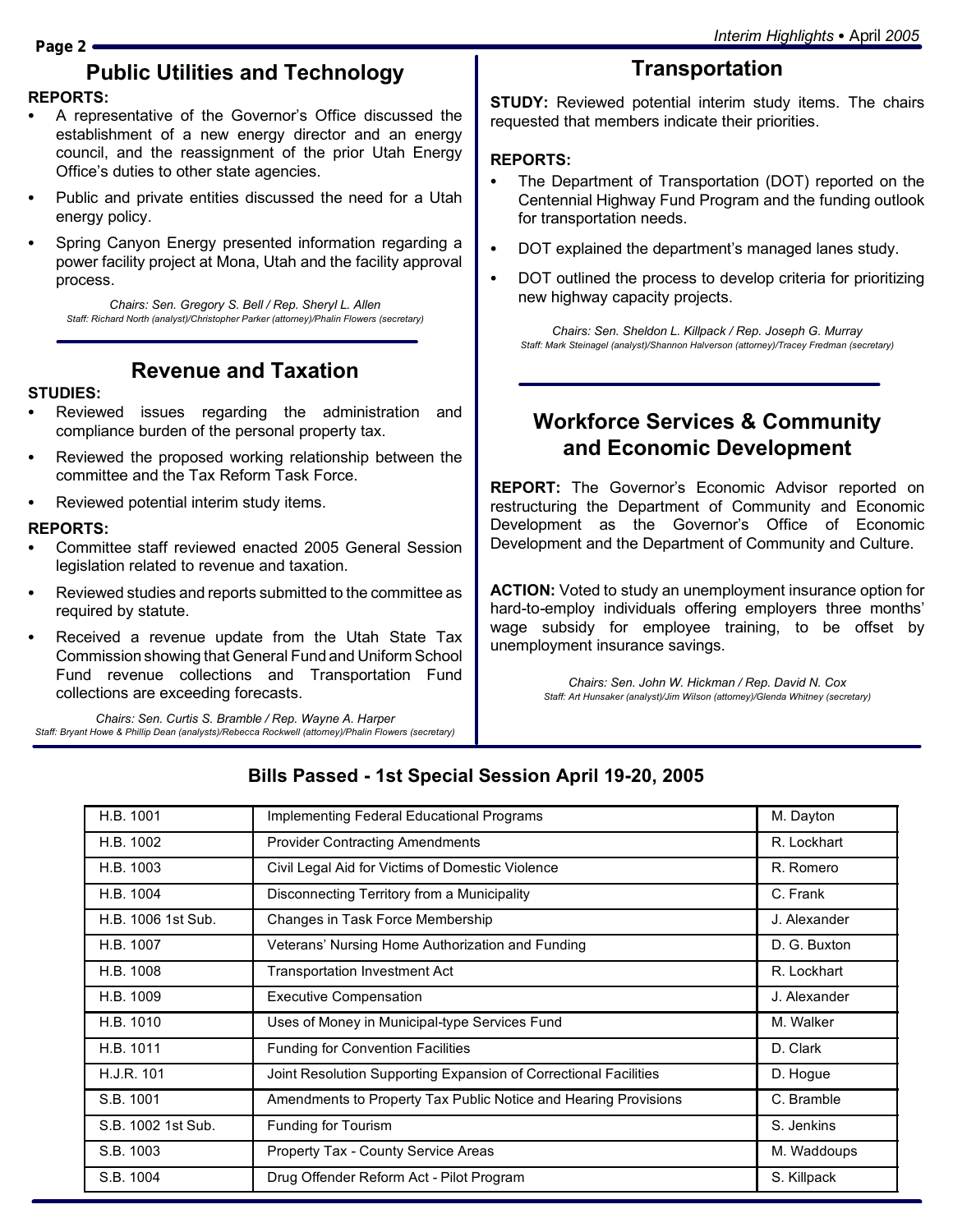# **2005 SCHEDULE OF LEGISLATIVE AUDITS**

*Prepared by: Office of the Legislative Auditor General*

| <b>Audits Recently Released</b>                             | Date          |  |  |  |
|-------------------------------------------------------------|---------------|--|--|--|
| Office of the Guardian ad Litem                             | February 2005 |  |  |  |
| Utah High School Activities<br>Association                  | February 2005 |  |  |  |
| USOE's Use of the<br>Superintendent's Discretionary<br>Fund | February 2005 |  |  |  |
| Best Practices in Using Technology<br>in Public Education   | February 2005 |  |  |  |
| Timeliness of Civil Cases in District<br>Court              | April 2005    |  |  |  |
| New Audits Approved*                                        |               |  |  |  |
| Administrative Office of the Courts Purchasing Practices    |               |  |  |  |
| <b>Centrally Assessed Property</b>                          |               |  |  |  |

Utah Performance Assessment System for Students (UPASS)

\* The Legislative Audit Subcommittee has approved the audits listed above which will be assigned as staff becomes available.

| <b>Audits in Process</b>                               | Estimated<br>Completion* |
|--------------------------------------------------------|--------------------------|
| <b>Local Government Fiber Optics</b><br><b>Network</b> | April 2005               |
| Nebo School District Admin. Control<br>System          | April 2005               |
| School Boards and Open Meetings Act                    | May 2005                 |
| <b>Child Care Licensing</b>                            | June 2005                |
| <b>Public Education Retirement Benefits</b>            | June 2005                |
| Office of Recovery Services                            | <b>July 2005</b>         |
| School & Institutional Land Admin.<br>(SITLA)          | <b>July 2005</b>         |
| State Agency Use of Motor Vehicles                     | <b>July 2005</b>         |
| <b>Higher Education Retirement Benefits</b>            | October<br>2005          |

\* The audit completion date is only tentative and may change based on the conditions found by the audit teams.

# **2005 TASK FORCE INFORMATION**

**Task Forces Enacted -- 2005 General Session**

Government Records Access and Management Task Force

Highway Jurisdictional Transfer Task Force

Privately Owned Health Care Organization Task Force

Tax Reform Task Force

Tourism Task Force

**Ongoing Task Forces**

Rules Committee Recodification

State Water Development Commission

Task Force Studying Water Issues

| <b>Task Forces Discontinued or Repealed</b> |
|---------------------------------------------|
| 2005 General Session                        |

Energy Policy Task Force

Financial Institutions Task Force

Hazardous Waste Regulation and Tax Policy Task Force

Individual Income Tax and Corporate Franchise and Income Tax Task Force

Motion Picture Task Force

NCSL Planning Committee

School Building Legislative Task Force

Transportation Planning Task Force

Utah Tomorrow Strategic Planning Committee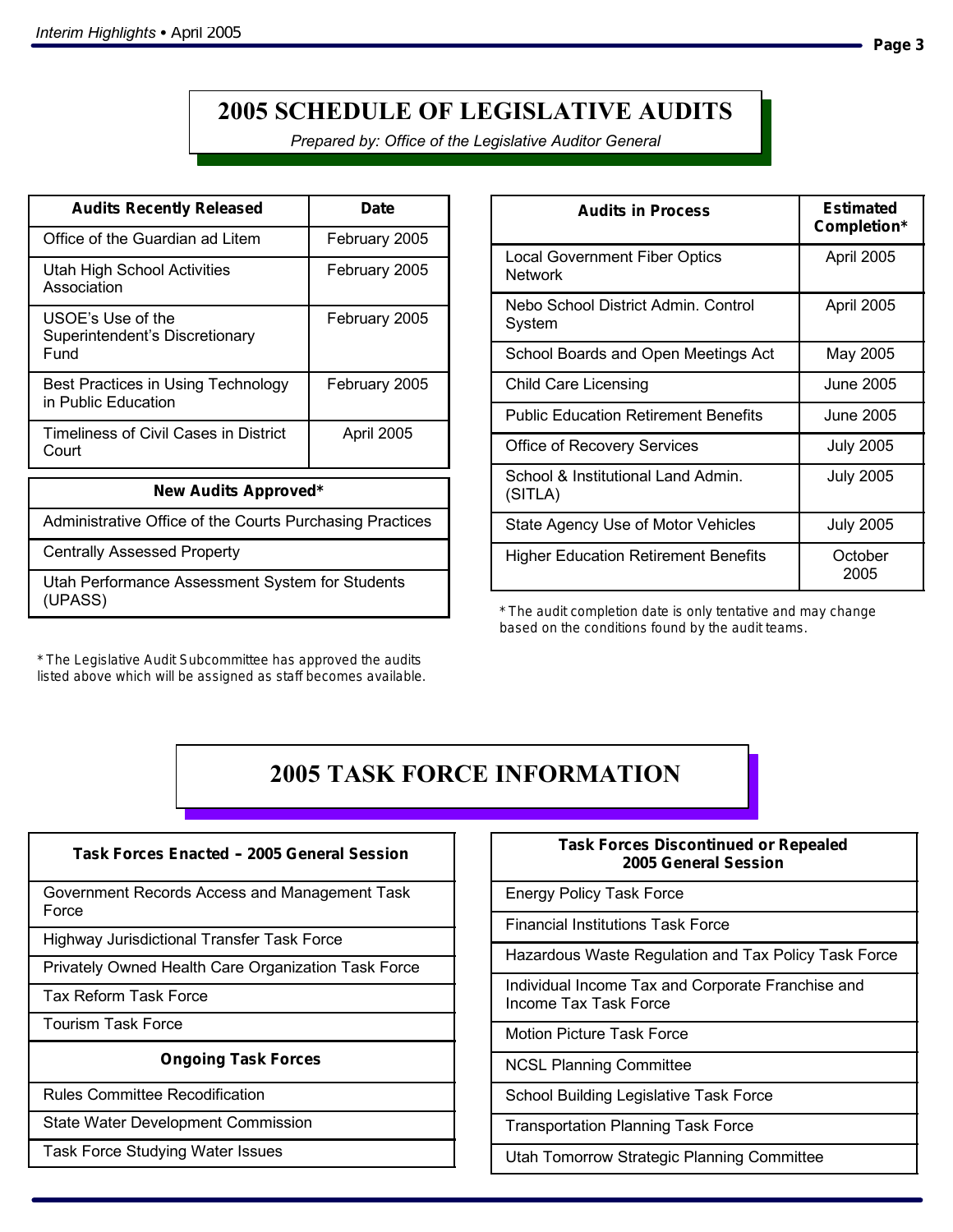### **LEGISLATIVE MANAGEMENT COMMITTEE**

#### **REPORTS:**

- Reviewed staff reports and changes made to committees in the 2005 General Session. (List of committees and task forces enacted and repealed - Page 3.)
- Discussed Legislative Management Committee (LMC) policies but deferred action until the May 17, 2005 LMC meeting.

### **ACTIONS:**

- Approved a parking policy for the west underground parking area which, as a result of H.B. 250 "Capitol Complex Space" (2005 General Session), is under Legislative control. The policy provides assigned underground parking for all legislators during the General Session and Special Sessions, and on interim days and the Tuesday before interim days. On all other days legislators have access to 26 designated underground stalls.
- Assigned Master Study Resolution items, sunset reviews, and repealers to interim committees and the Executive Appropriations Committee.
- Approved a policy increasing public accessibility to Senate and House floor debates by developing a link on the legislative web page, www.le.utah.gov, that provides public audio access to the floor debates for each bill.



**Office of Legislative Research and General Counsel** House Building, Suite W210  $\bullet$  Salt Lake City, UT  $\bullet$  84114 (801) 538-1032

**Office of the Legislative Fiscal Analyst** House Building, Suite W310 · Salt Lake City, UT · 84114 (801) 538-1034

**Office of the Legislative Auditor General** House Building, Suite W315  $\bullet$  Salt Lake City, UT  $\bullet$  84114 (801) 538-1033

For more information about legislative activities, contact one of the legislative offices or access our website at: www.le.utah.gov

*Editors: Susan Creager-Allred & Stewart Smith Editors: Susan Creager Allred Smith*

- Approved a meeting for the Education Interim Committee for April 5, 2005 to conduct a public hearing on the federal No Child Left Behind law in preparation for the April Special Session.
- Approved a proposed visit to southern Utah by the Task Force Studying Water Issues for two days and one night.
- Approved a legislative site visit to Logan for August 1st and 2nd. Details of the visit will be approved at LMC's May 17, 2005 meeting.
- Approved a schedule of interim committee meetings as shown on the enclosed insert.

**Next Interim Day - May 18th**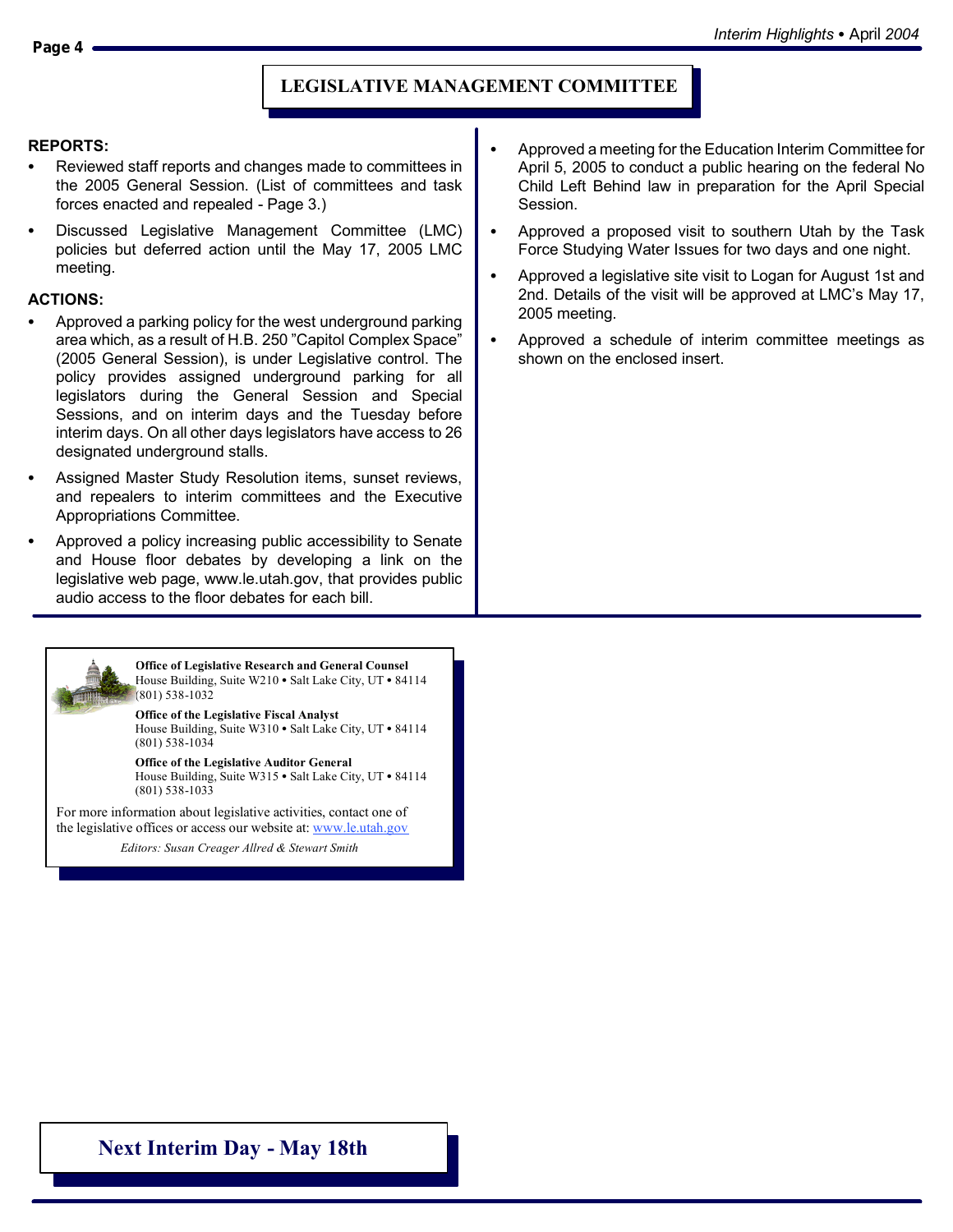

# FISCAL HIGHLIGHTS

**JOHN E. MASSEY LEGISLATIVE FISCAL ANALYST**

# **EXECUTIVE APPROPRIATIONS COMMITTEE**

CO-CHAIRS : SENATOR LYLE HILLYARD - REPRESENTATIVE RON BIGELOW

### **Report:** Federal Funds

**Summary:** Sophia DiCaro, from the Governor's Office of Planning and Budget, discussed the federal fund grant applications since the adjournment of the General Session. The listing shows 35 applications that required action by the Executive Appropriations Committee, 40 applications that have been approved by the Governor, and the tracking of 347 outstanding federal fund grants. There was some discussion of the grants that add new staff and those that require matching state funds.

**Committee Action:** The committee approved the 35 applications to continue through the application process.

### **Staff Contact:** Spencer Pratt

### **Report:** Federal Funds Issues

**Summary:** Spencer Pratt discussed federal issues currently under consideration that may potentially impact the State. The first area is from the Medicare Prescription Drug, Improvement, and Modernization Act of 2003, which provides all Medicare beneficiaries with a prescription drug benefit beginning January 1, 2006. Utahns eligible for both Medicaid and Medicare will see their drug benefit change from a Medicaid benefit to a Medicare benefit. The actual benefits will depend upon the individual's income level. For these "dual eligibles" the federal government will begin paying for prescription drugs previously covered by Medicaid. To recoup some of these expenses, the state will be required to pay a "Phased-Down State Contribution" to the federal government. It is estimated that this will require a payment of \$17.3 million early in 2006.

 President Bush's proposed budget was discussed. This budget calls for reductions in the Federal share of Medicaid and CHIP in the amount of \$60 billion over the next ten years. This will impact the State as more costs will likely be shifted to the State. Other changes in the foster care program could also cause fiscal impact to the State.

**Report:** High Technology Economic Development Appropriation (S.B. 192 - 2005 General Session)

**Summary:** Senate Bill 192 "High Technology Economic Development Appropriation" promotes research and development through the state's research universities - the University of Utah and Utah State University. The Universities have produced preliminary plans to implement the "Utah STAR Economic Development Initiative" as directed by intent language in S.B. 192. The Bureau of Economic and Business Research at the University of Utah will provide administrative support and provide evaluations of program costs and revenue implications, culminating in a November 2005 report. The bill appropriated \$350,000 in FY 2005 to provide for the initial expenses related to the planning, development, and implementation of a high technology research proposal.

 The University of Utah has proposed to divide their funding allocation between the Brain Institute (\$1,200,000) and Information Technology (\$1,200,000). The Brain Institute will explore development of new brain imaging research and discover new procedures for those suffering from brain ailments. The focus of the Information Technology proposal will be on Homeland Security. The university also received a one-time \$3 million General Fund appropriation in FY 2005 to purchase brain imaging equipment and supplies to foster brain research at the university.

 Utah State University will use allocations made in S.B. 192 to further their research in Microbial Transformation. With the allocations made to USU, researchers propose to identify microbes that will help in various environmental or agricultural developments, that in turn can be commercialized.

**Staff Contact:** Boyd Garriott

**Staff Contact:** Spencer Pratt